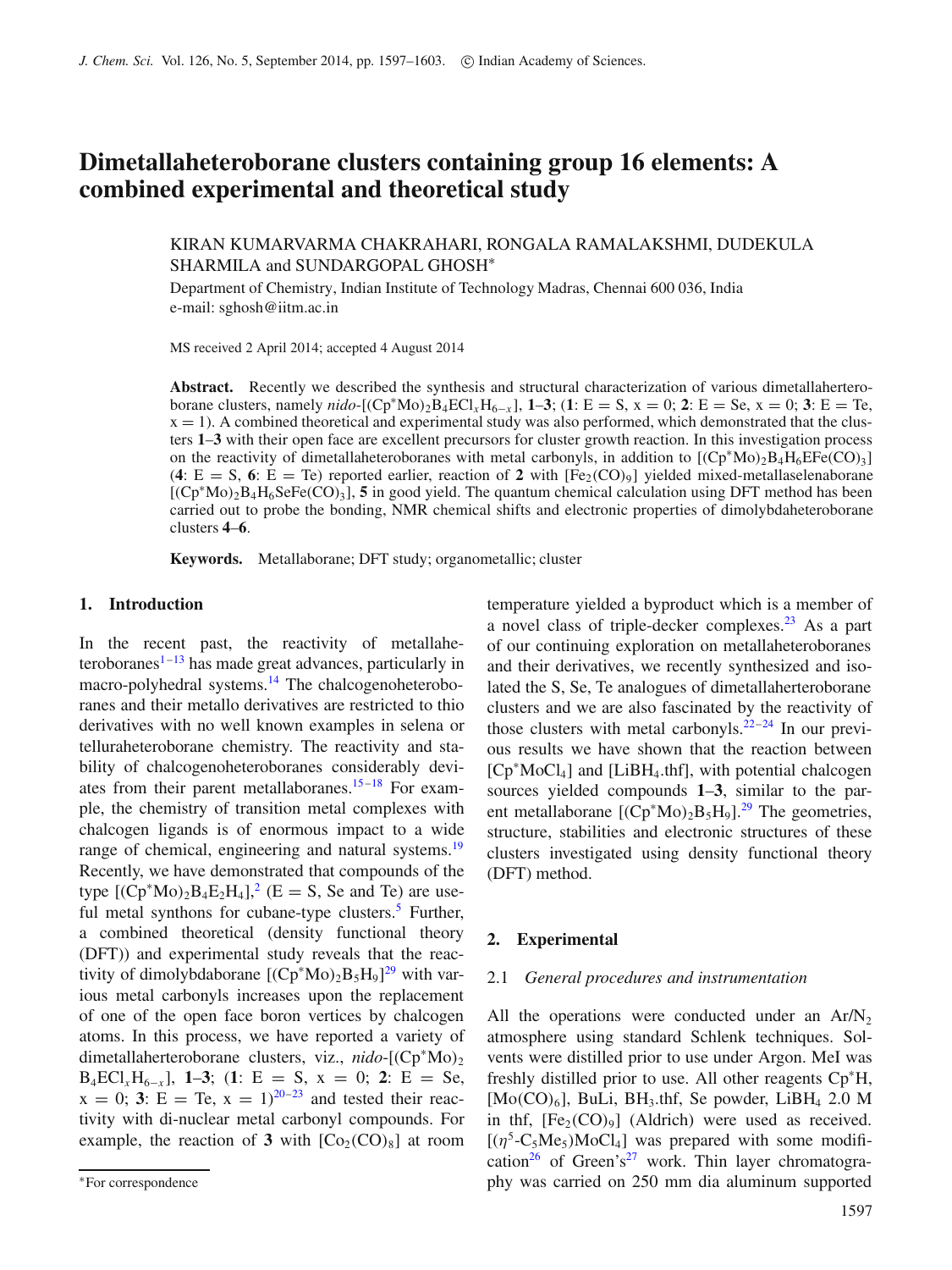silica gel TLC plates (MERCK TLC Plates). The NMR spectra were recorded on 400 and 500 MHz Bruker FT-NMR spectrometer. Residual solvent protons were used as reference ( $\delta$ , ppm, CDCl<sub>3</sub>, 7.26), while a sealed tube containing the external reference for  $^{11}B$ NMR,  $[Bu_4N(B_3H_8)]^{28}$  $[Bu_4N(B_3H_8)]^{28}$  $[Bu_4N(B_3H_8)]^{28}$  and  $[(\eta^5-C_5Me_5Mo)_2B_5H_9]^{29}$  $[(\eta^5-C_5Me_5Mo)_2B_5H_9]^{29}$  $[(\eta^5-C_5Me_5Mo)_2B_5H_9]^{29}$ <br>were synthesized with literature methods Infrared were synthesized with literature methods. Infrared spectra were obtained on a Nicolet 6700 FT-IR spectrometer. Microanalyses for C, H and N were performed on Perkin Elmer Instruments series II model 2400.

## 2.2 *Synthesis of 5*

In a flame-dried Schlenk tube, a hexane solution of **2** (0.2 g, 0.37 mmol) was added to  $[Fe_2(CO)_9]$  (0.13 g, 0.36 mmol) at room temperature and stirred for 6 h. Then, volatiles were removed *in vacuo* and the resulting brown residue was extracted with hexane and passed through Celite. The filtrate was concentrated and kept at  $-40$ °C to remove [Fe<sub>3</sub>(CO)<sub>12</sub>]. The mother liquor was concentrated, and the residue was chromatographed on silica gel TLC plates. Elution with hexane:  $CH_2Cl_2$  (95:05 *v/v*) mixture afforded green [(Cp<sup>∗</sup> Mo)2B4H6SeFe(CO)3], **<sup>5</sup>** (0.08 g, 32%).

**5**: <sup>11</sup>B NMR (128 MHz, CDCl<sub>3</sub>, 22°C): δ 85.9  $(d, J_{B-H} = 133 \text{ Hz}, 2B), 44.9 \ (d, J_{B-H} = 132 \text{ Hz}, 1B),$  $-4.9$  (d,  $J_{B-H}$  = 138 Hz, 1B); <sup>1</sup>H NMR (400 MHz, CDCl<sub>3</sub>, 22 $\degree$ C): $\delta$  8.21 (br, 2B-H<sub>t</sub>), 4.72 (br, 1B-H<sub>t</sub>), 1.91 (s, 30H, Cp<sup>\*</sup>), 1.36 (br, B-H<sub>t</sub>), −15.36 (br, 2Mo-H-B);<br><sup>13</sup>C NMR (100 MHz, CDCL, 22°C); 8.215.2.205.2 <sup>13</sup>C NMR (100 MHz, CDCl<sub>3</sub>, 22°C): δ 215.2, 205.2 (s, *CO*), 104.3 (s,  $\eta^5$ -*C*<sub>5</sub>Me<sub>5</sub>), 11.3 (s,  $\eta^5$ -*C*<sub>5</sub>*Me<sub>5</sub>*); IR (hexane, cm<sup>-1</sup>): 2493 (w) (B-H<sub>t</sub>), 2015 (s), 1962(s) ν (C-O). Anal. Calcd for  $C_{23}H_{37}B_6FeMo_2O_3Se$ : C, 44.12; H, 5.58. Found: C, 44.27; H, 5.63.

### 2.3 *Single-crystal structure determination*

Crystal data for **5** was collected and integrated using Bruker Apex II CCD area detector system equipped with graphite monochromated Mo-K $\alpha$  ( $\lambda = 0.71073$ ) Å) radiation at 293K. The structure was solved by heavy atom methods using SHELXS-97 $30$  and refined using SHELXL-97 $31$ . The structure with the atom numbering scheme is shown in figure [1](#page-1-0) and the crystallographic data for compound **5** is summarized in table [1.](#page-1-1)

## **3. Result and Discussion**

## 3.1 *Synthesis and characterization of 5*

In our earlier communication we described the reaction of an air and moisture sensitive intermediate, obtained

<span id="page-1-0"></span>Fe R4 B3  $Mo2$ Mc  $B<sub>2</sub>$ **Figure 1.** Molecular structure and labelling diagram for  $[(Cp*Mo)<sub>2</sub>B<sub>4</sub>H<sub>6</sub>SeFe(CO)<sub>3</sub>]$ , **5**.  $Cp*$  ligands are not shown for clarity. Selected bond lengths  $[\hat{A}]$  and angles  $[°]$ : Mo(1)-Mo(2) 2.9189(14), Mo(1)-B(1) 2.261(16), Mo(1)-B(2) 2.412(12), Mo(1)-B(3) 2.164(15), Mo(1)-Se(1) 2.4941(17),

Mo(1)-Fe(1) 2.796(2), Fe(1)-Se(1) 2.455(2), B(1)-B(2) 1.91(2), B(3)-Fe(1) 2.206(14), B(3)-Mo(1)-B(1) 92.6(6), B(1)-Mo(1)-Fe(1) 106.5(4), B(3)-Mo(1)-Mo(2) 75.0(5). from the reaction of  $[Cp^*MoCl_4]$  and  $LiBH_4$ ·thf, with

other potential chalcogen sources yielded *nido*-[(Cp<sup>∗</sup>  $\text{Mo}_{2}B_{4}\text{ECl}_{x}H_{6-x}$ , 1–3; (1: E = S, x = 0; 2: E = Se,

<span id="page-1-1"></span>**Table 1.** Crystal data and structure refinement details for compound **5**.

| Empirical formula                                   | $C_{23}H_{33}B_4FeMo_2O_3Se$ , 5 |  |  |
|-----------------------------------------------------|----------------------------------|--|--|
| Formula weight                                      | 727.42                           |  |  |
| Temperature (K)                                     | 298(2)                           |  |  |
| Crystal system                                      | Orthorhombic                     |  |  |
| Space group                                         | Fdd2                             |  |  |
| Unit cell dimensions                                |                                  |  |  |
| a(A)                                                | 25.063(2)                        |  |  |
| b(A)                                                | 24.5106(16)                      |  |  |
| c(A)                                                | 18.2711(10)                      |  |  |
| $\alpha$ (°)                                        | 90.00                            |  |  |
| $\beta$ (°)                                         | 90.00                            |  |  |
| $\nu$ (°)                                           | 90.00                            |  |  |
| $V(A^3)$                                            | 11224.1(14)                      |  |  |
| Z                                                   | 16                               |  |  |
| Deale $(Mg/m^3)$                                    | 1.722                            |  |  |
| F(000)                                              | 5744                             |  |  |
| $\mu$ (mm-1)                                        | 2.710                            |  |  |
| $\theta$ Range (°)                                  | $1.61 - 28.35$                   |  |  |
| Goodness-of-fit                                     | 1.064                            |  |  |
| R <sub>1</sub> , wR <sub>2</sub> [I>2 $\sigma$ (I)] | 0.0759, 0.2099                   |  |  |
| R <sub>1</sub> , wR <sub>2</sub> (all data)         | 0.0983, 0.2250                   |  |  |
| Largest diff. peak, hole (e/ $\AA^3$ )              | $2.178, -1.518$                  |  |  |

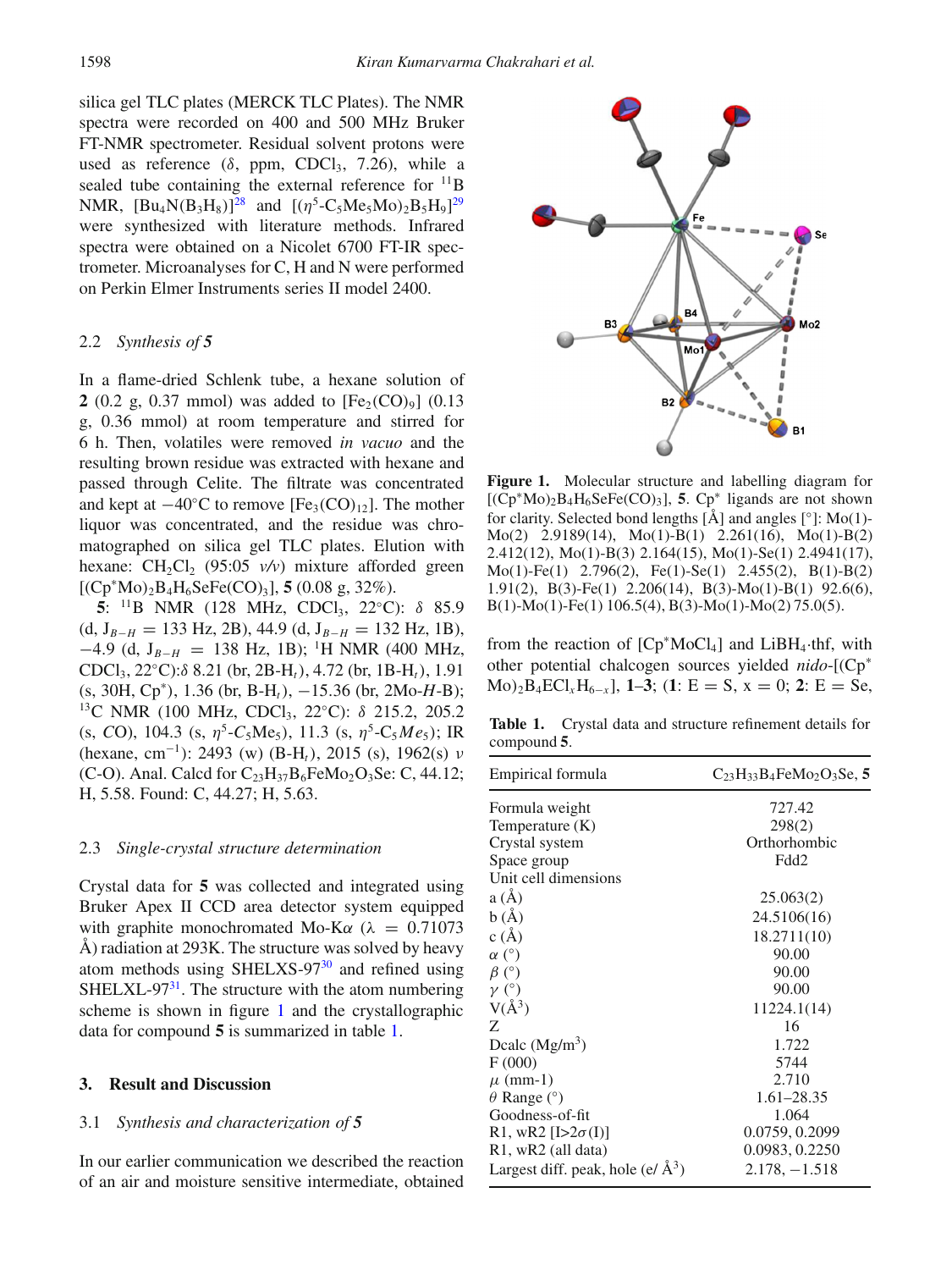$x = 0$ ; **3**: E = Te,  $x = 1$ ) compounds. <sup>20-23</sup> The dimolybdaheteroboranes **1**–**3**, was found to be very reactive towards metal carbonyl compound and as a result, room temperature reaction of  $1-3$ , with  $[Fe_2(CO)_9]$  yielded bicapped octahedral geometry complexes  $[(Cp*Mo)_2B_4]$ <br>H-EEe(CO).1 (4: E – S 5: E – Se 6: E – Te). The  $H_6EFe(CO)_3$ , (4: E = S, 5: E = Se, 6: E = Te). The mass spectrometric data of **5** corresponds to  $[(Cp*Mo)_2]$ <br>B.H.SeEe(CO).1 and the NMR spectroscopic data of  $B_4H_6SeFe(CO)_3$ ] and the NMR spectroscopic data of the isolated solids are consistent with the formulation of **5**. As shown in scheme [1,](#page-2-0) room temperature reaction of  $[(Cp^*Mo)_2B_4SeH_6]^2$ , with Fe<sub>2</sub>(CO)<sub>9</sub> yielded **5**. This reaction also produced few other products, which were reaction also produced few other products, which were observed during the chromatographic work-up. However, isolation and characterization were not possible due to insufficient amounts. Note that compounds **1**–**4** and  $6$  have been reported earlier.<sup>20[–23](#page-6-1)</sup>

Compound **5** was isolated as a green solid in 32% yield. The spectroscopic data of **5** is comparable to that of 6 and is  $[(Cp*Mo)_2B_5H_9Fe(CO)_3]$  reported earlier<sup>25</sup> and is consistent with its solid state structure (determined by X-ray diffraction). Three types of resonances were observed in the <sup>11</sup>B NMR spectrum at  $\delta$  85.9, 44.9 and -4.9 (2:1:1) and the  ${}^{1}H{^{11}B}$  NMR spectrum reveals three types of B-H protons in the ratio of 2:1:1 and the presence of one high-field <sup>1</sup>H resonance at  $\delta$  -14.41 ppm of intensity 2. The  ${}^{1}$ H NMR data suggest a plane of symmetry for a static molecule as well as the presence of single Cp<sup>∗</sup> resonance at 1.91 ppm of relative intensity 30. The  $^{13}$ C NMR spectrum contains signals attributable to one type of  $Cp^*$  ligand and  $Fe(CO)$ <sub>3</sub> fragment. The IR spectrum shows a band at  $2493 \text{ cm}^{-1}$  in a region characteristic of the B-H stretching frequency and two more strong bands at 2015 and 1962 cm−<sup>1</sup> which are assigned to the CO stretching modes of the  $Fe(CO)$ <sub>3</sub>group.

The existence of compound **5** permits structural comparison with S and Te analogues without perturbations caused by additional metal fragments or ligands. The important geometrical differences among the bicapped octahedral cores of  $[(Cp*Mo)_2B_4H_6E]$  (E = S, Se, Te and  $BH<sub>3</sub>$ ) are shown in chart [1](#page-1-0) and table [2.](#page-3-0) As the geometries of all these clusters are same, differences are sought in the magnitude of the structural parameters and the NMR chemical shifts. Dihedral angle between the two capping triangular faces Mo-Mo-B and Mo-Mo-E for complex  $[(Cp*Mo)_2B_4H_6EFe(CO)_3]$  increases as E changes from  $BH<sub>3</sub>$ , S, Se and Te. On the other hand, there is a gradual increase in Mo-Mo bond length from 2.88–2.95 as E changes from S, Se and Te. The significant lengthening of the Mo–Mo bond length from S to Te might arise from both the size and electronegativity effect of S *vs.* Te. The distance between the two capping boron atoms of  $[(Cp*Mo)_2B_4H_6SeFe(CO)_3]$  $(3.45 \text{ Å})$  is in between those of its S  $(3.30 \text{ Å})$  and Te  $(3.55 \text{ Å})$  analogues. The observed <sup>1</sup>H and <sup>11</sup>B NMR chemical shift correlation of **5** with S and Te analogues



<span id="page-2-0"></span>**Scheme 1.** Synthesis of dimolybdaheteroborane,[(Cp∗Mo)2B4EH6], **1**–**3** and [(Cp∗Mo)2B4H6EFe(CO)3], **4**–**6**. Note: Compounds **1**–**3**, **4** and **6** have been reported earlier.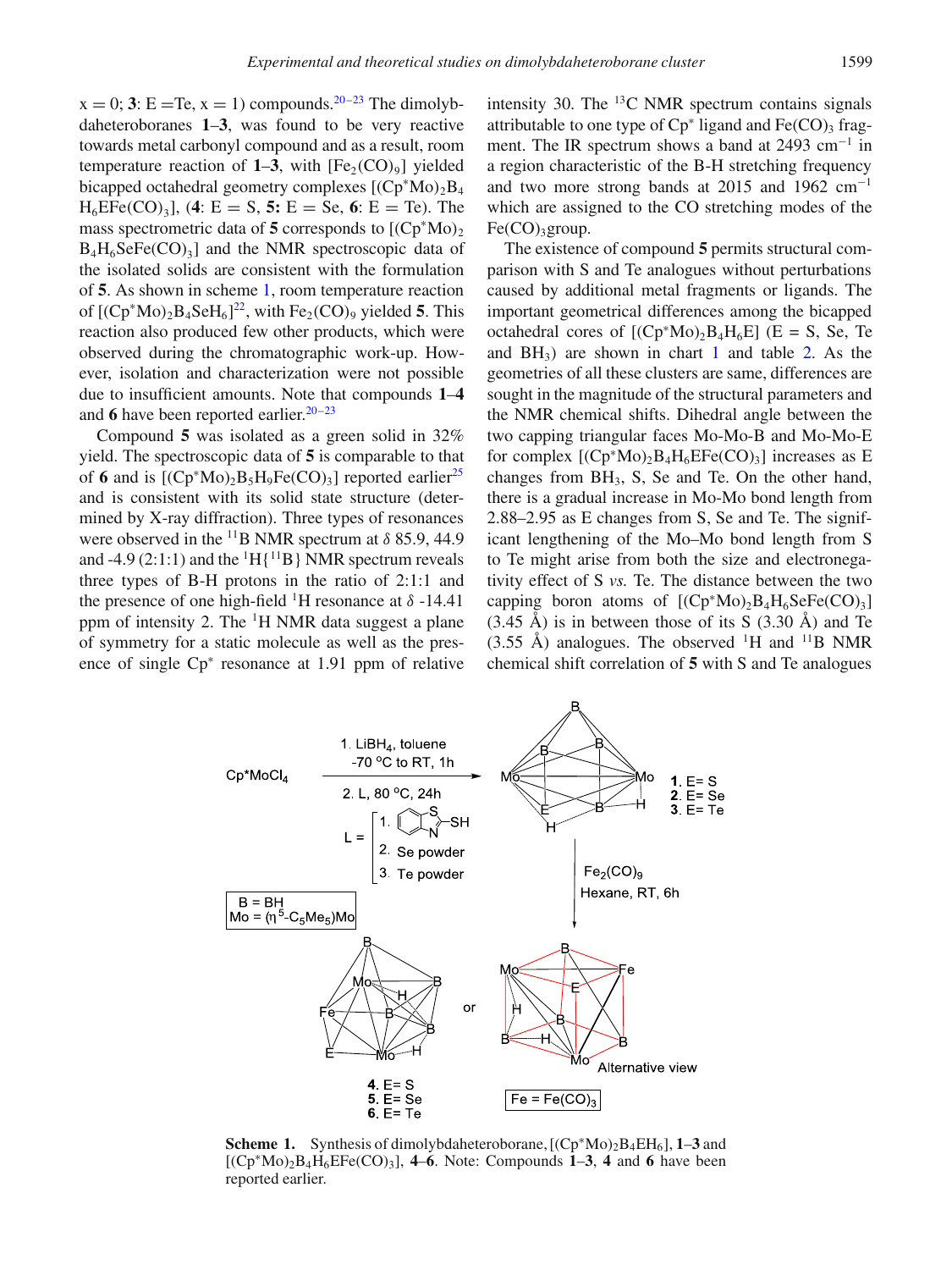

**Chart 1.** Dihedral angles and M-M bond lengths of  $[(Cp*Mo)_2B_4H_6EFe(CO)_3]$  ( $E = S$ , Se, Te, BH<sub>3</sub>). Hydrogens are not shown for clarity).

may be due to perturbation of the electronic environment of the boron atoms by the chalcogen. On going from the lighter to the heavier chalcogen atom, the  ${}^{1}$ H  $(Mo-H-B$  protons) and  $^{11}B$  NMR (both capping and  $M_2B_3Fe$  octahedral boron atoms) resonances appear at low field.

Single crystals suitable for X-ray diffraction analysis of  $5$  were obtained from a hexane/ $CH_2Cl_2$  solution at −5◦C, thus allowing the structural characterization of **5**. The solid state X-ray structure of **5** (figure [1\)](#page-1-0) is best viewed as a bicapped octahedron  ${Mo_2B_4FeSe}$ , with Mo1, Mo2, B2, B3, B4 and Fe occupying the vertices of the core octahedron, in which the faces Mo1-Mo2-Fe and Mo1-Mo2-B2 are capped by Se and B1, respectively. The structure and spectroscopic data of **5** is very similar to that of  $[(Cp^*M)_2B_5H_9Fe(CO)_3]$  $(M = Mo, W)$  (table [2\)](#page-3-0). The capped BH<sub>3</sub> group in  $[(Cp^*M)_2B_5H_9Fe(CO)_3]$  is substituted by isoelectronic  $\mu_3$ -Se and maintains the same number of cluster valance electrons. The change from the bicapped trigonal bipyramidal geometry observed for the sevensep species **1**–**3** to the bicapped octahedron observed for **4**–**6** is entirely in keeping with the changes predicted by Wade/Mingos rules for the addition of a two-electron three orbital fragment, such as  $Fe(CO)_{3}$ . The Mo–Mo bond length in **5** is somewhat longer than that found in  $[(Cp * Mo)<sub>2</sub>B<sub>4</sub>SeH<sub>5</sub>(Ph)]$  (2.88Å as opposed to  $2.81 \text{ Å}$ ). There are only a few examples of metallaboranes with bicapped octahedral geometry known;  $[(Cp^*M)_2B_5H_9Fe(CO)_3]$  (M = Mo, W),  $[(Cp^*$  $W$ )<sub>2</sub>B<sub>6</sub>H<sub>10</sub>],<sup>25,[32](#page-6-10)</sup> *closo*-2,3-[(Cp\*Ru)<sub>2</sub>B<sub>6</sub>H<sub>3</sub>Cl<sub>3</sub>]<sup>[33](#page-6-11)</sup> and  $[Cp_3^*Ru_2IrB_5H_5].^{34}$ 

### 3.2 *Quantum chemical calculations*

We have analyzed the incongruity in reactivity of the chalcogenato metallaborane clusters with  $[Fe<sub>2</sub>(CO)<sub>9</sub>]$ in comparison to their parent metallaboranes, by using density functional theory (DFT) study. Further, with the help of DFT study, we have analyzed the variation of stability of the model compounds  $[(CpMo)<sub>2</sub>B<sub>5</sub>H<sub>9</sub>Fe(CO)<sub>3</sub>]$ , **4a**, **5a** and **6a** (Cp analogues of  $(Cp*Mo)$ <sub>2</sub>B<sub>5</sub>H<sub>9</sub>Fe(CO)<sub>3</sub>**4**, **5**, and **6** respectively). DFT calculations were carried out in order to determine the electronic factors such as (i) the molecular orbital analysis (ii) the bond length between two metals, (ii) the position of bridging and terminal hydrogen atoms, and (iv) the spectroscopic properties  $(^{11}B$  and  $^1H$  NMR chemical shifts) of these molecules.

3.2a *Geometry optimizations*: Significant bond lengths for the all-electron in gaseous state (no solvent effect) without any symmetry constraints at B3LYP/def2- TZVP optimized geometries, along with the experimentally obtained structural parameters, are given in table S1. The calculated bond parameters are slight disparity from the experimentally measured

<span id="page-3-0"></span>**Table 2.** Selected structural parameters and <sup>11</sup>B NMR data of **5** and other related compounds.

| Metallaborane               | $d(M-M) [\AA]$ | $d_{ave}(M-B) [\AA]$ | $d(B-B) [\AA]$ | <sup>11</sup> B NMR $\delta$ [ppm] | Ref. |
|-----------------------------|----------------|----------------------|----------------|------------------------------------|------|
| 5                           | 2.91           | 2.25                 | 1.79           | $85.9, 44.9, -4.9$                 |      |
| $\overline{\mathbf{4}}$     | 2.88           | 2.23                 | 1.77           | $86.7, 44.7, -5.3$                 | 15   |
| 6                           | 2.95           | 2.32                 | 1.74           | $85.6, 45.6, -4.0$                 | 16   |
| $[(Cp*Mo)_2B_5H_9Fe(CO)_3]$ | 2.94           | 2.27                 | 1.75           | $90.4, 41.4, 29.7, -0.4$           | 20   |
| $[(Cp*W)2B5H9Fe(CO)3]$      | 2.93           | 2.28                 | 1.79           | $84.2, 46.2, 39.1, -6.6$           | 27   |
| $[(Cp*W)2B6H10]$            | 2.95           | 2.28                 | 1.77           | $83.9, 47.9, -12.7$                | 27   |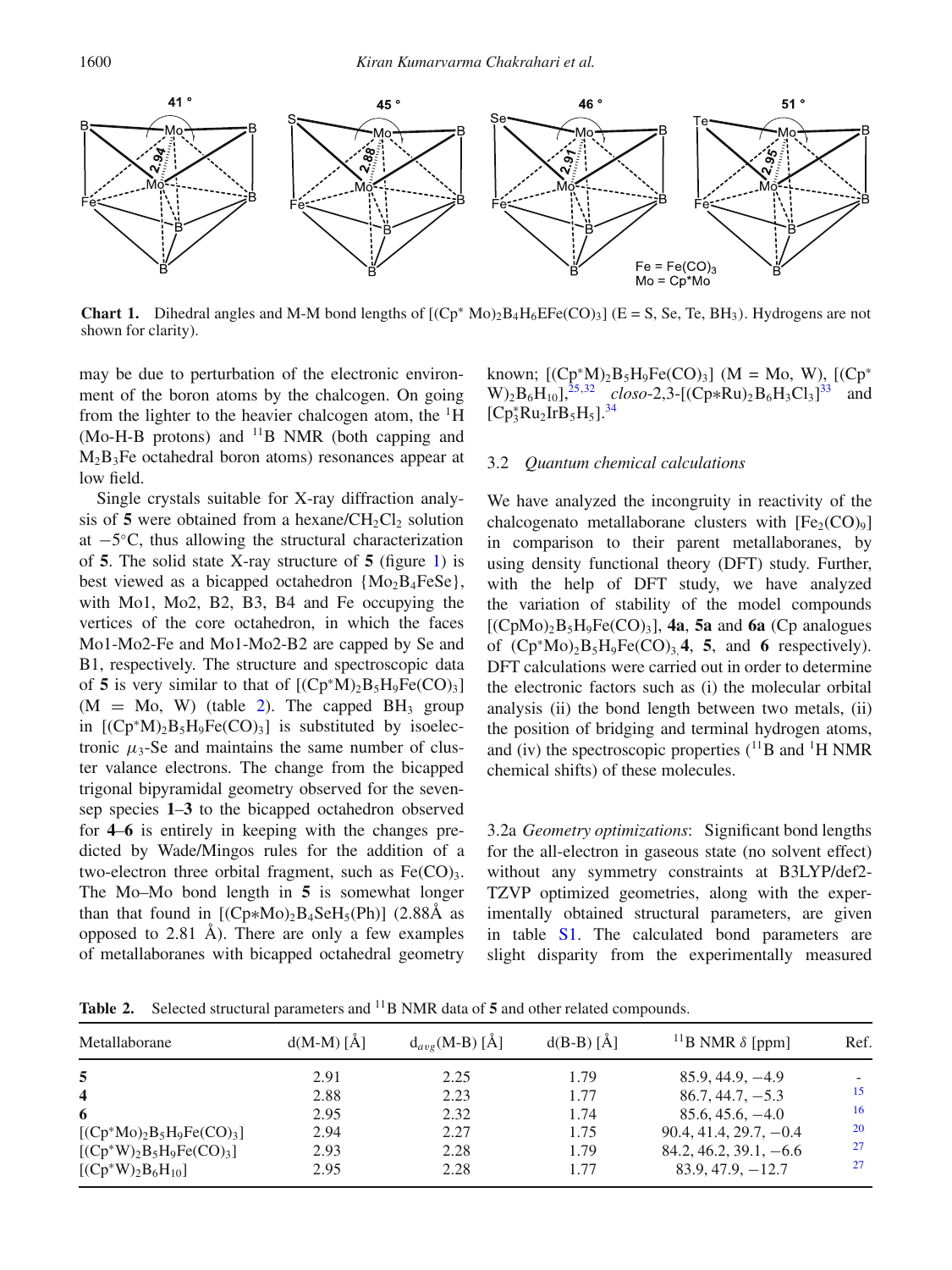for all the compounds. For example the experimentally observed Mo–Mo distance of 2.941 Å in  $[(Cp*Mo)_2B_5H_9Fe(CO)_3]$ , slightly deviates to the calculated one (2.971 Å). Similarly, the computed Mo-Mo distances for compounds **4a**, **5a** and **6a** (2.920, 2.947 and 2.982 Å respectively) deviate from the experimentally observed values (2.885, 2.919, and 2.952 Å, respectively). The geometry optimization of **5a** at the B3LYP/def2-TZVP for all-electron level shows an Mo-Mo bond length of 2.947 Å, which is significantly longer than the solid state structure bond parameter's observed value of 2.919 (7) Å.

3.2b *Electronic structure analysis*: To understand the electronic structure of  $[(CpMo),B_5H_9Fe(CO)_3]$ , **4a**, **5a** and **6a** the DFT studies have been carried out and analyzed. The HOMO-LUMO energy gap (ca. 3 eV) at the B3LYP level calculated for  $[(CpMo)_2]$ B5H9Fe(CO)3], **4a**, **5a** and **6a** shows reasonable agreement with the experimentally observed stabilities of these complexes. Note, a destabilization of the HOMO-LUMO has been found in chalcogenato metallaborane compounds (**4a**–**5a**) compared to their parent metallaborane  $[(Cp^*M)_2B_5H_9Fe(CO)_3]$ , which shows some narrow stabilization of the HOMO leading to a slighter HOMO-LUMO gap. In general, for this kind of cage cluster, a strong delocalization over the whole molecule is observed from the composition analysis of the MO located in the HOMO region. This may be due to the introduction of  $\pi$ -donor chalcogens into the clusters<sup>18,[19](#page-5-5)</sup> (figure [2\)](#page-4-0). The HOMO-LUMO gap for  $[(Cp*Mo),B<sub>4</sub>H<sub>6</sub>SeFe(CO)<sub>3</sub>]$  (3.469eV) is smaller than its analogues molybdaborane complex **4a**, (3.569eV), larger than its analogues molybdaborane complex **6a** (3.290eV) and the gap decreases as the chalcogen atom gets heavier (table S2). Further, The Wiberg Bond Index (WBI) $^{35}$  value 0.59 of 5 supports the existence of a Mo -Mo cross cluster bond in HOMO (figure S1)

3.2c *Ionization potentials*: The ionization potential (IP) energies are a reasonable precursor of the metalboron cage stability, has been calculated for all the model compounds. Both the DFT-computed vertical and adiabatic first IPs are shown in figure [3.](#page-5-10) The computed IP values are above 6.0 eV, which suggest the high thermodynamical stability of the compounds (**4a**– **6a**). The vertical curve is a few tenths of an electron volt higher in energy, compared to the adiabatic IP, because of the significant geometry change upon ionization.

3.2d *NMR chemical shifts*: In addition,  $^{11}B$  and  $^{1}H$ chemical shift calculation of **4a**–**6a** (Cp analogue of **4**–**6**), using gauge-independent atomic orbital density functional theory [GIAO-DFT] method at B3LYP/

<span id="page-4-0"></span>

**Figure 2.** Frontier molecular orbital (MO) diagram of  $[(CpMo)<sub>2</sub>B<sub>5</sub>H<sub>9</sub>Fe$ (CO)3], **4a**, **5a** and **6a** (LUMO-top, HOMO-bottom).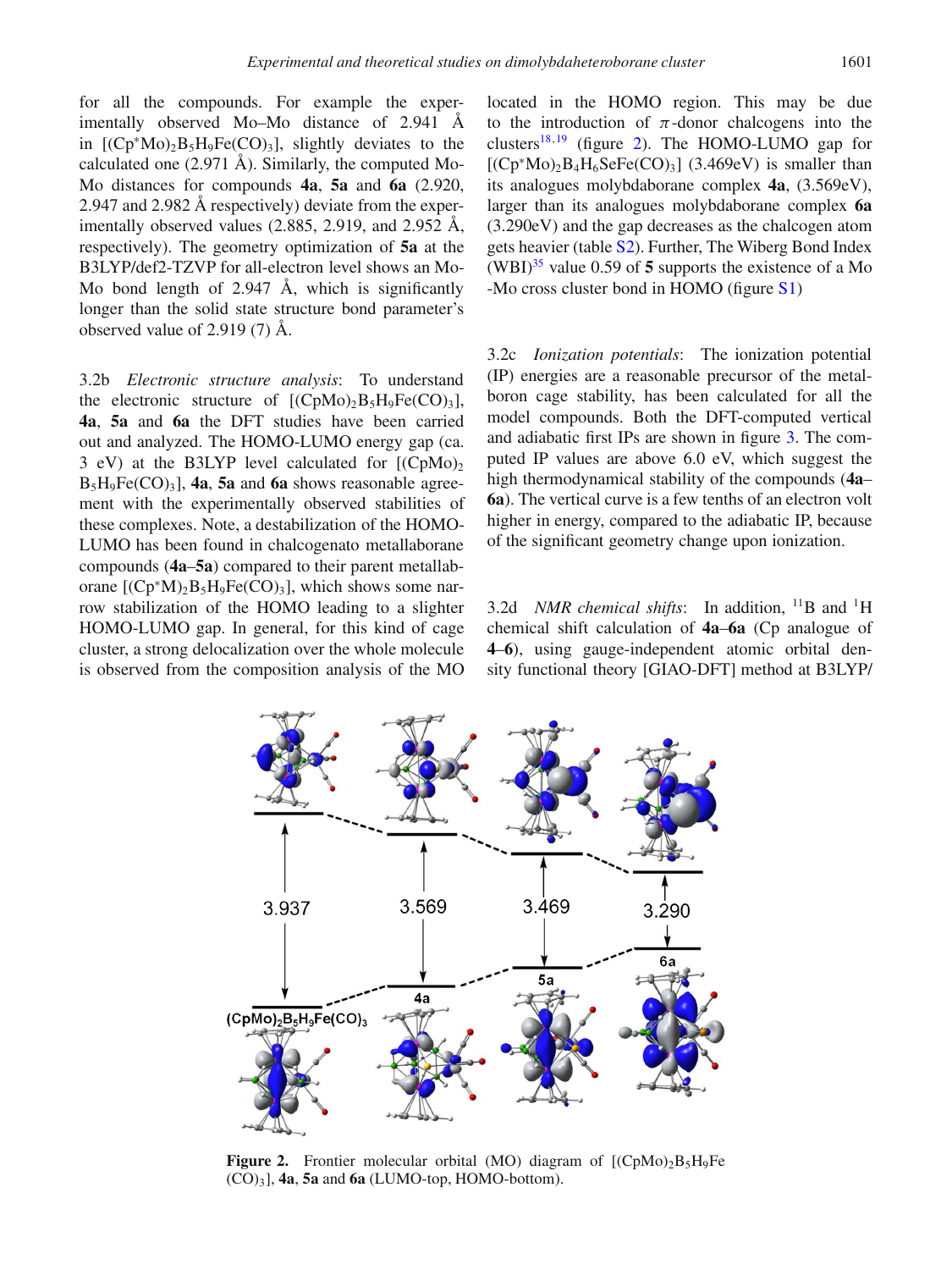<span id="page-5-10"></span>

**Figure 3.** Vertical and adiabatic first ionization potentials (IPs, in eV) for compounds  $[(CpMo)<sub>2</sub>B<sub>5</sub>H<sub>9</sub>Fe(CO)<sub>3</sub>]$ , **4a–6a** computed at the B3LYP/def2-TZVP level.

def-TZVP level referenced to  $BF_3$  $OE_3$  and IR data are satisfactory matches to the experimental values (table S3). This indeed provides a stringent test to the validity of the calculated electronic structures of the complexes **4**–**6**.

## **4. Conclusion**

Various dimetallaherteroborane clusters, namely *nido*-  $[(Cp*Mo),B_4ECl_rH_{6-r}],$  **1–3**; (1: E = S, x = 0; 2:  $E = Se$ ,  $x = 0$ ;  $3$ :  $E = Te$ ,  $x = 1$ ), have been reacted with  $Fe<sub>2</sub>(CO)<sub>9</sub>$  which yielded  $[(Cp*Mo)<sub>2</sub>B<sub>4</sub>H<sub>6</sub>EF<sub>e</sub>(CO)<sub>3</sub>], (E)$ = S, Se, and Te) in good yields. Compounds **1**–**4** and **6** have been reported earlier. The experimental results were accompanied and rationalized by means of the DFT studies, which reveal geometries in agreement with the structure determinations. Further, the DFT study illustrates the stabilities of these clusters. Although a few examples of metallaboranes with bicapped octahedral geometry are known, as per our knowledge, cluster **4, 5, 6** are the first examples of metallaheteroborane with this geometry.

## **Supplementary Information**

The supporting information contents include optimized geometries for compounds  $[(CpM)<sub>2</sub>B<sub>5</sub>H<sub>9</sub>Fe(CO)<sub>3</sub>]$ **4a-6a** (Cp analogues of  $[(Cp*M)_2B_5H_9Fe(CO)_3]$ , **4-6** respectively), comparative NMR table (table S3) and other supplementary information (bond parameters, HOMO-LUMO energy gap). Crystallographic data for the structural analysis has been deposited with the Cambridge Crystallographic Data Centre, CCDC 905304 for compounds **5**. Copies of this information may be obtained free of charge from the Director, CCDC, 12 Union Road, Cambridge CB2 1EZ, UK;

Fax: (+44) 1223-336-033; or e-mail: deposit@ccdc. cam.ac.uk or via [www.ccdc.cam.ac.uk/conts/retrieving.](www.ccdc.cam.ac.uk/conts/retrieving.html) [html.](www.ccdc.cam.ac.uk/conts/retrieving.html)

## **Acknowledgements**

Generous support of the Council of Scientific and Industrial Research (Grant No. 01(2422)/10/EMR-II), New Delhi is gratefully acknowledged. KKC and RR thank the University Grants Commission (UGC) for fellowships and DS is grateful to the Council of Scientific and Industrial Research (CSIR), India for fellowship. We thank V Ramkumar for X-ray crystallography analysis.

#### **References**

- <span id="page-5-0"></span>1. Dhayal R S, Chakrahari K K V, Ramkumar V and Ghosh S 2009 *J. Clust. Sci.* **20** 565
- <span id="page-5-6"></span>2. Sahoo S, Mobin S M and Ghosh S 2010 *J. Organomet. Chem.* **695** 945
- 3. Dhayal R S, Chakrahari K K V, Varghese B, Mobin S M and Ghosh S 2010 *Inorg. Chem.* **49** 7741
- 4. Chakrahari K K V, Dhayal R S and Ghosh S 2011 *Polyhedron* **30** 1048
- <span id="page-5-7"></span>5. Geetharani K, Bose S K, Sahoo S and Ghosh S 2011 *Angew. Chem. Int. Ed.* **50** 3908
- 6. Bose S K, Geetharani K, Varghese B and Ghosh S 2011 *Inorg. Chem.* **50** 2445
- 7. Chakrahari K K V, Mobin S M and Ghosh S 2011 *J. Clust. Sci.* **22** 149
- 8. Bose S K, Geetharani K, Ramkumar V, Varghese B and Ghosh S 2010 *Inorg. Chem.* **49** 2881
- 9. Ghosh S, Fehlner T P and Noll B C 2005 *Chem. Commun*. 3080
- 10. Ghosh S, Lei X, Shang M and Fehlner T P 2000 *Inorg. Chem.* **39** 5373
- 11. Roy D K, Bose S K, Anju R S, Mondal B, Ramkumar V and Ghosh S 2013 *Angew. Chem. Int. Ed*. **52** 3222
- 12. Roy D K, Bose S K, Geetharani K, Chakrahari K K V, Mobin S M and Ghosh S 2012 *Chem. Eur. J.* **18** 9983
- <span id="page-5-1"></span>13. Sahoo S, Reddy K H K, Dhayal R S, Mobin S M, Ramkumar V, Jemmis E D and Ghosh S 2009 *Inorg. Chem*. **48** 6509
- <span id="page-5-2"></span>14. Kim D Y and Girolami G S 2006 *J. Am. Chem. Soc.* **128** 10969
- <span id="page-5-3"></span>15. Bose S K, Geetharani K, Varghese B and Ghosh S 2010 *Inorg. Chem.* **49** 6375
- <span id="page-5-9"></span>16. Dhayal R S, Sahoo S, Reddy K H K, Mobin S M, Jemmis E D and Ghosh S 2010 *Inorg. Chem.* **49** 900
- 17. Dhayal R S, Ramkumar V and Ghosh S 2011 *Polyhedron* **30** 2062
- <span id="page-5-4"></span>18. Ghosh S, Rheingold A L and Fehlner T P 2001 *Chem. Commun*. 895
- <span id="page-5-5"></span>19. Stadelman B S and Brumaghim J L 2013 *ACS Symposium Series* **1152** Chapter 3, pp 33
- <span id="page-5-8"></span>20. Chakrahari K K V and Ghosh S 2011 *J. Chem. Sci.* **123** 847
- 21. Thakur A, Sao S, Ramkumar V and Ghosh S 2012 *Inorg*. *Chem*. **51** 8322